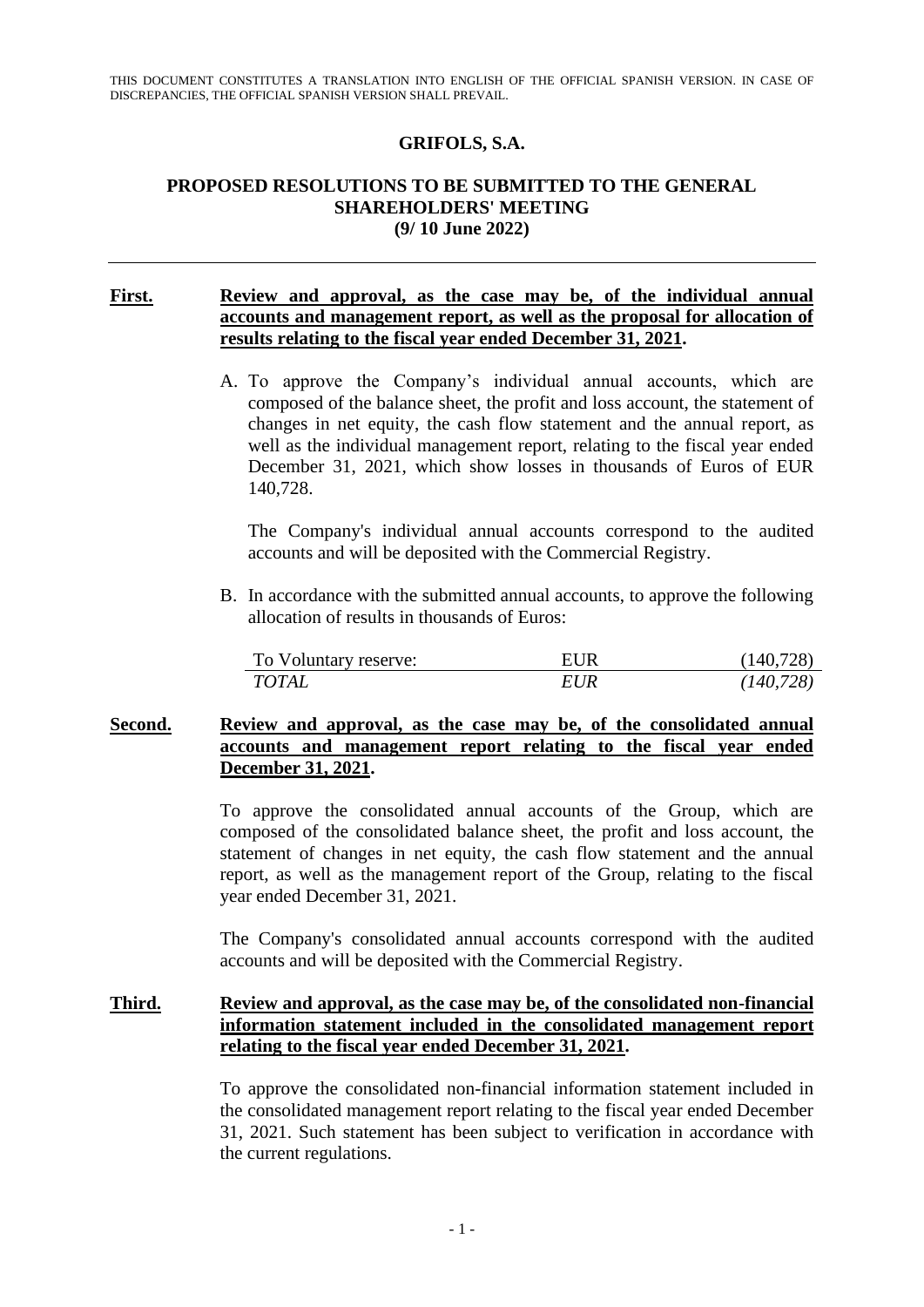### **Fourth. Review and approval, as the case may be, of the performance of the Board of Directors throughout the fiscal year ended December 31, 2021.**

To approve the management of the Board of Directors, at both Company and Group level, throughout the fiscal year ended December 31, 2021.

### **Fifth. Re-election of auditor of the consolidated annual accounts.**

As established under article 40 of Law 22/2015, of 20 July, of audit accounts, to re-elect as auditor of the Company's consolidated annual accounts, the company KPMG Auditores, S.L., registered in the Official Registry of Auditors (*Registro Oficial de Auditores de Cuentas del Instituto de Contabilidad y Auditoría de Cuentas*) under number S0702, with registered office in Madrid, Paseo de la Castellana, nº 259 C, registered in the Commercial Registry of Madrid, under Volume 11,961, Sheet M-188,007 and provided with Tax Identification Card number B-78510153, for a term of one year starting on January 1, 2022. Such appointment will therefore comprise the audit of the annual accounts for the fiscal year to be ended on December 31, 2022.

# **Sixth. Resignation, dismissal, re-election and/or appointment, as the case may be, of directors. Modification, if applicable, of the number of members of the Board of Directors:**

### **6.1. Information on the non-re-election of Ms. Belén Villalonga Morenés as member of the Board of Directors due to expiration of her term.**

It is noted that the Board of Directors has not proposed that Ms. Belén Villalonga Morenés, whose term as director ends this year, is reelected as director, thanking her for the services provided up to date and approving her performance.

# **6.2. Information on the non-re-election of Ms. Marla E. Salmon as member of the Board of Directors due to expiration of her term.**

It is noted that the Board of Directors has not proposed that Ms. Marla E. Salmon, whose term as director ends this year, is re-elected as director, thanking her for the services provided up to date and approving her performance.

#### **6.3. Appointment of Ms. Montserrat Muñoz Abellana as member of the Board of Directors.**

To appoint, prior proposal of the Appointments and Remuneration Committee, Ms. Montserrat Muñoz Abellana as a director of the Company for a term of four (4) years.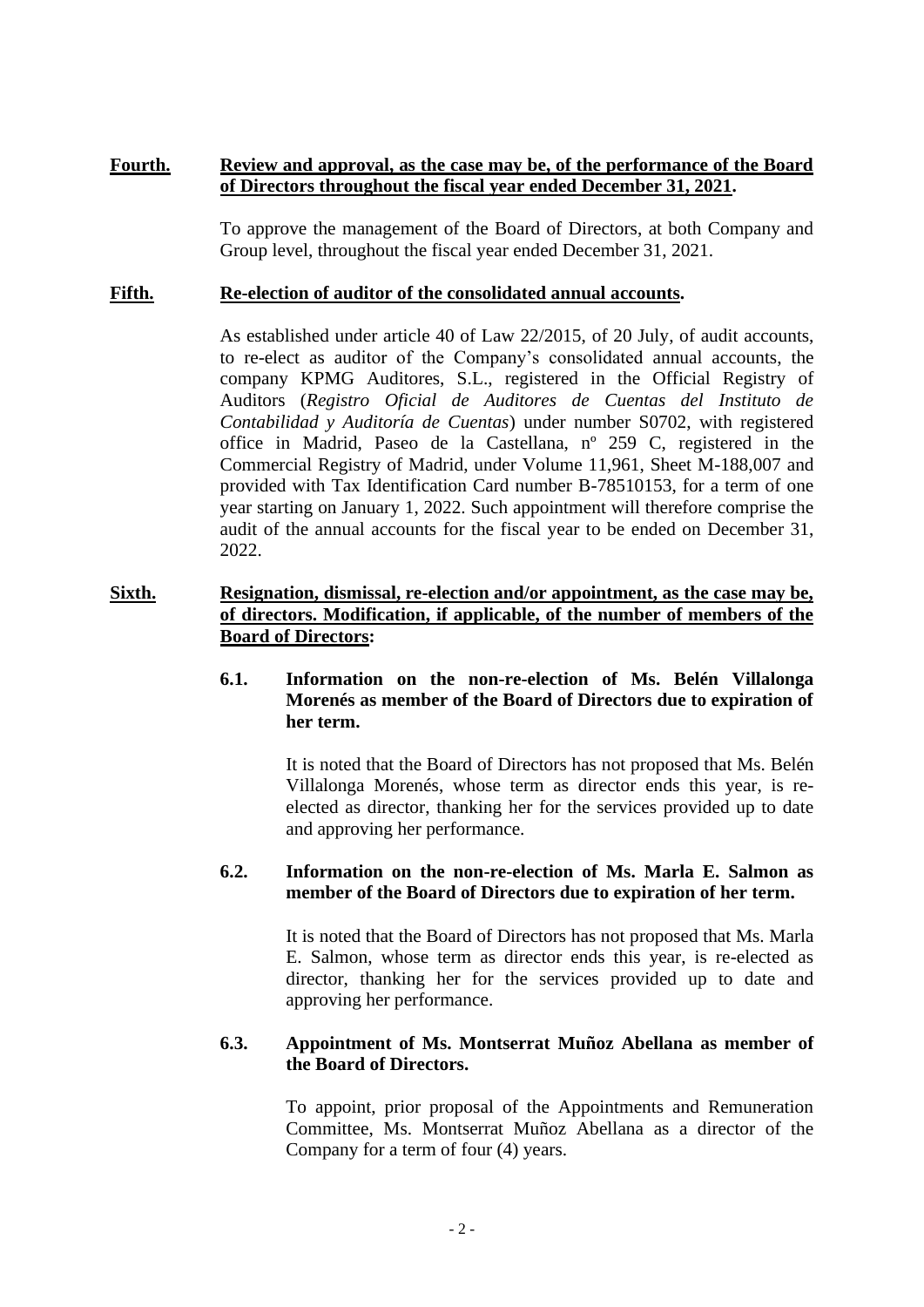It is expressly stated that, according to said proposal by the Committee, Ms. Muñoz will be considered an "independent" director.

In order to approve this resolution, the shareholders shall be provided with this proposal and the Board of Directors' report regarding the competence, experience and merits of the director, in compliance with the Capital Companies Act (*Ley de Sociedades de Capital*).

#### **6.4. Appointment of Ms. Susana González Rodríguez as member of the Board of Directors**.

To appoint, prior proposal of the Appointments and Remuneration Committee, Ms. Susana González Rodríguez as a director of the Company for a term of four (4) years.

It is expressly stated that, according to said proposal by the Committee, Ms. González will be considered an "independent" director.

In order to approve this resolution, the shareholders shall be provided with this proposal and the Board of Directors' report regarding the competence, experience and merits of the director, in compliance with the Capital Companies Act (*Ley de Sociedades de Capital*).

#### **Seventh. Amendment of the Company's Articles of Association:**

**7.1. Amendment of articles 16 and 17.bis related to the right to attend, proxy granting and representation at the General Shareholders' Meeting and the casting of votes through distance voting systems in order to adequate their content to the latest amendments of the Capital Companies Act as well as introducing substantive and technical improvements in their wording.**

> In view of the mandatory report of the Board of Directors, amend articles 16 and 17.bis of the Articles of Association, related to the right to attend, proxy granting and representation at the General Shareholders' Meeting and the casting of votes through distance voting systems in order to adequate their content to the Capital Companies Act currently in force, which was recently modified pursuant to Law 5/2021 of 12 April, regarding the promotion of the long-term involvement of shareholders in listed companies, with respect to the possibility of holding general shareholders' meetings exclusively by telematic mean, as well as introducing substantive and technical improvements in their wording.

The mentioned articles will read as follows (*in italics*):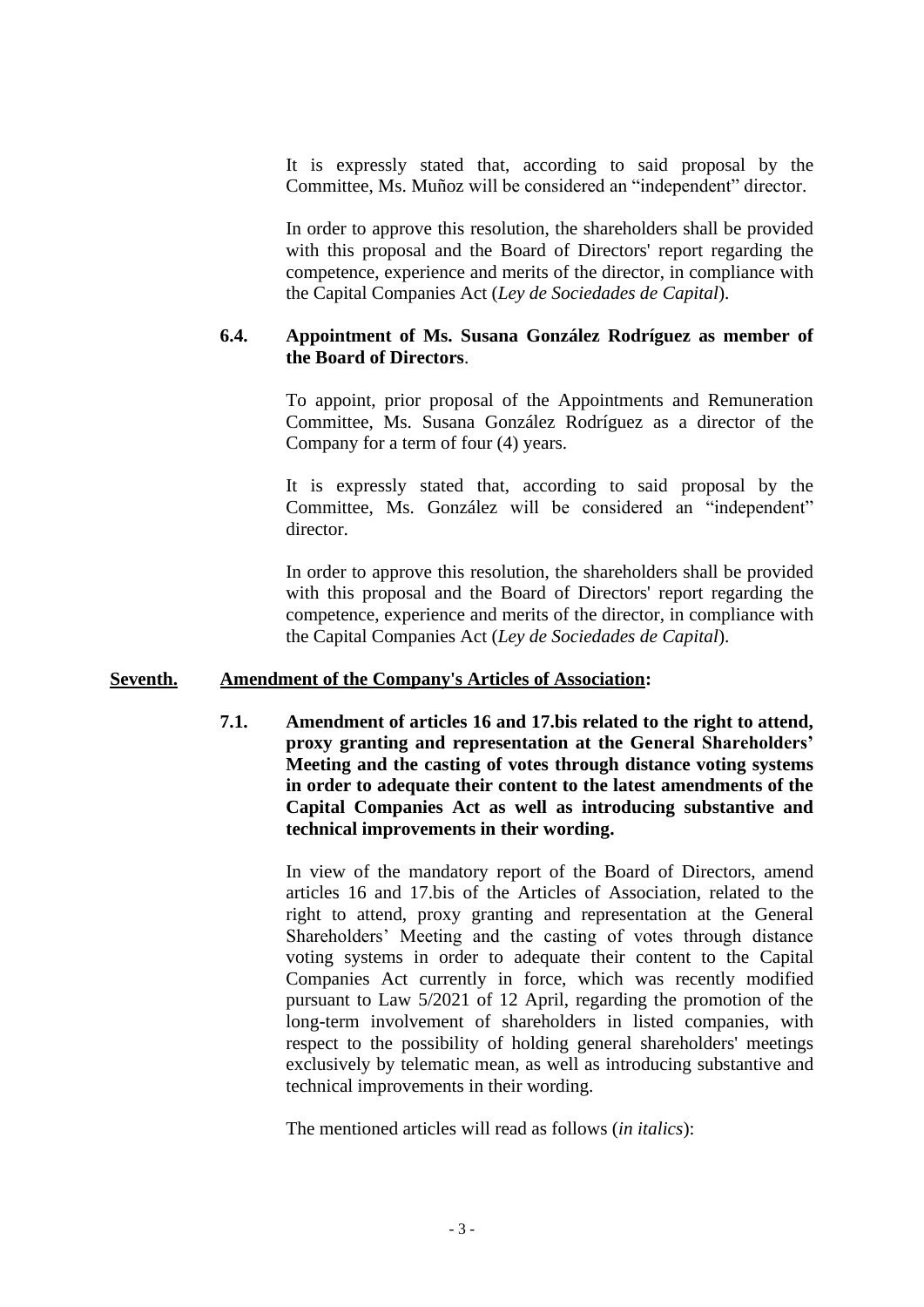# *Article 16.- Right to attend, proxy granting and representation at the General Shareholders' Meeting.-*

- *1. All Company shareholders shall be entitled to attend the general meeting as long as their shares appear registered under their name in the accounting registry at least five (5) days in advance from the date on which the meeting is to be held.*
- *2. The General Shareholders' Meeting may be held in the following ways: in person only, in person with the possibility of attending by telematic means or exclusively by telematic means.*

*When the Board of Directors approves the holding of a physical meeting with the possibility of attendance by telematic means, the shareholders and the proxy-holders with the right to attend the General Shareholders' Meeting may attend by remote, simultaneous and bidirectional connection via telematic means that duly guarantees the identity of the shareholder or the proxy-holder, as well as the correct exercise of its rights. Such possibility must be included in the notice of the calling of the General Shareholders' Meeting, specifying the deadlines, procedures and means under which the shareholders with right of attendance, and proxy-holders, may exercise their rights. The Board of Directors may also approve procedural rules regarding the attendance to the General Shareholders' Meeting by telematic means.*

- *3. The General Shareholders' Meeting may be held exclusively by telematic means, and therefore, without the physical attendance of its shareholders, their proxy-holders and, if applicable, the members of the Board of Directors, when so permitted by the applicable regulations, in which case it shall be deemed to be held at the registered offices of the Company. Likewise, the Board of Directors shall establish in the call notice the procedure for the exercise by this means of the shareholders' rights, adapted, when appropriate, to the special circumstances deriving from its nature. In any case, the provisions established in the applicable regulations from time to time shall be observed.*
- *4. Notwithstanding the foregoing, all shareholders with right to attend the meeting, according to the provisions set forth herein, may do so by means of a proxy, even when such proxy is not a shareholder.*

*Proxy representation must be granted on a special basis for each meeting, either in writing or by distance communication systems, as long as the identity of the represented shareholder,*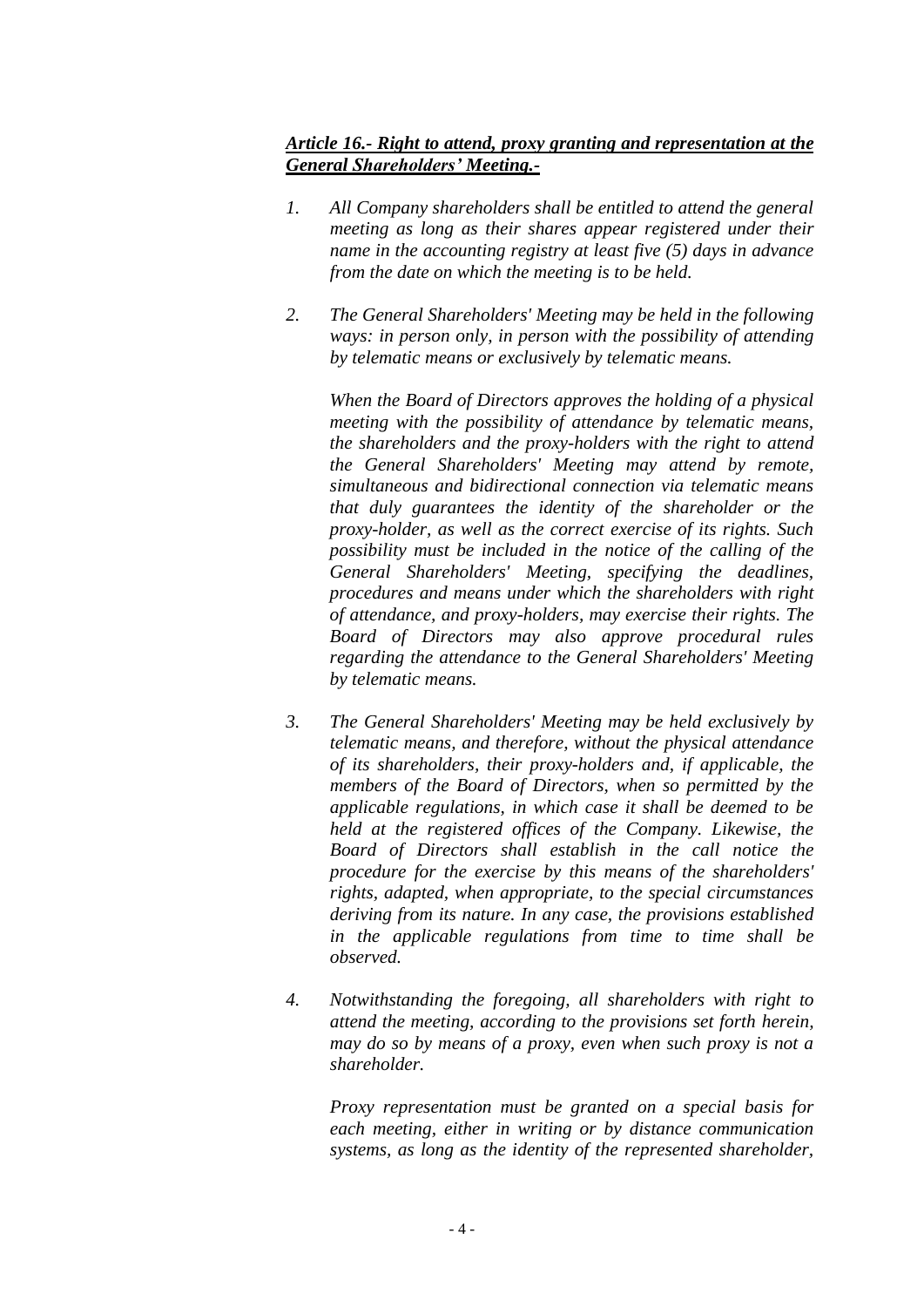*the proxy-holder and the contents of the proxy itself are duly guaranteed.*

*In the event the representation is granted to a legal entity, such entity shall appoint an individual as its proxy representative, as established by the Law.*

#### *Article 17.bis.- Casting of votes through distance voting systems.-*

- *1 All shareholders who have right to attend the Meeting may cast their vote regarding the proposals included in the agenda through the following systems of communication:*
	- *(a) By postal correspondence, through the sending of the attendance, proxy representation and distance vote card, duly signed and with indication of the sense of their vote; or*
	- *(b) By electronic correspondence or any other distance voting systems in accordance with the instructions contained on the corporate web page of the Company, provided that the safety of the electronic communications is duly guaranteed and the electronic document through which the voting right is exercised includes a qualified electronic signature, according to the provisions of the applicable regulation or that, without fulfilling the requirements for the qualified electronic signature, such electronic signature is deemed to be valid by the Board of Directors for having the adequate guarantees as to the authenticity and identification of the shareholder who is exercising his voting right.*

*Votes received through distance voting systems will not be valid if not received by the Company before midnight (24:00) on the day prior to the date that the General Shareholders' Meeting is scheduled at its first call or second call, whichever is applicable.*

- *2 In the event that the General Shareholders' Meeting is held exclusively by telematic means, the shareholders may also delegate or vote in advance on the proposals on items included in the agenda by any of the means set forth in the preceding paragraph.*
- *3 The notice of the General Shareholders' Meeting shall state the deadlines, means and procedures for casting the vote through distance voting systems.*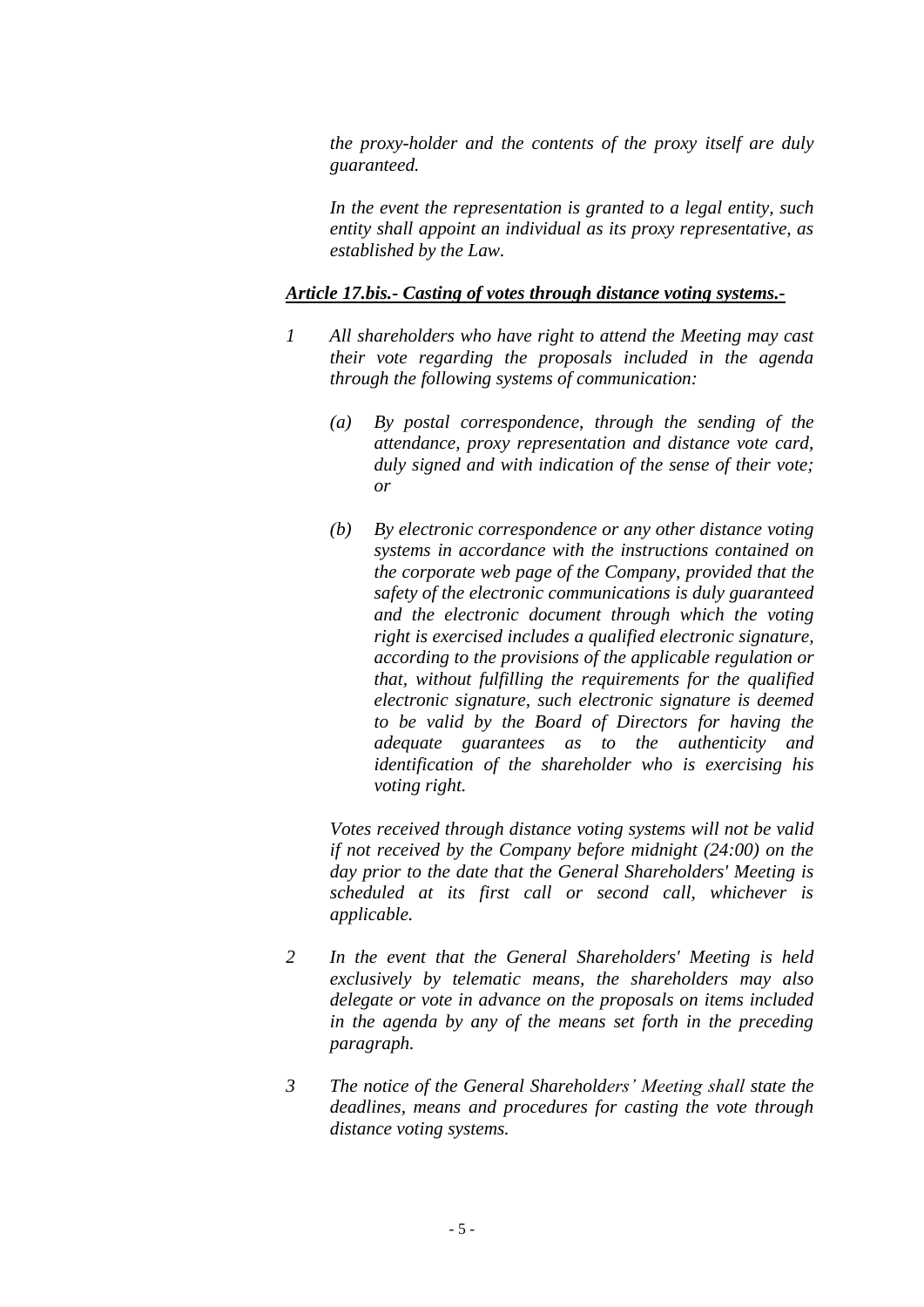- *4 The shareholders who cast their vote through distance voting systems pursuant to this article shall be deemed as present to the effects of convening the meeting. In consequence, the delegations issued previously shall be deemed revoked and those conferred afterwards shall be deemed as not effected.*
- *5 Notwithstanding the foregoing, a vote casted by distance voting systems shall be rendered void by the personal attendance of the shareholder casting the vote to the Meeting.*

# **7.2. Amendment of article 20.bis related to the remuneration of the Board of Directors in order to adequate its content to the latest amendments of the Capital Companies Act as well as introducing substantive and technical improvements in its wording.**

In view of the mandatory report of the Board of Directors, amend article 20.bis of the Articles of Association, related to the remuneration of the Board of Directors in order to adequate its content to the Capital Companies Act currently in force, which was recently modified pursuant to Law 5/2021 of 12 April, regarding the promotion of the long-term involvement of shareholders in listed companies with respect to the remuneration of directors, as well as introducing substantive and technical improvements in their wording.

The mentioned article will read as follows (*in italics*):

# *Article 20.bis.- Remuneration of the Board of Directors*

- *1 The position of director shall be remunerated.*
- *2 The directors' remuneration in their capacity as such shall be a fixed amount, which must comply with the remuneration system set forth in these Articles of Association and the directors' remuneration policy. Such policy will necessarily determine the maximum amount of the annual remuneration to be paid to all the directors in their capacity as such and the criteria for its distribution taking into account the duties and responsibilities of each director, and the Board of Directors, prior report of the Appointments and Remuneration Committee, shall be responsible for setting the individual remuneration of each director in its capacity as such within the statutory framework and the directors' remuneration policy.*
- *3 The remuneration of directors for the performance of executive duties may consist of (i) a fixed remuneration, (ii) a variable remuneration amount based on financial and non-financial metrics, and (iii) if applicable, compensations in certain cases of termination or dismissal, and which must comply with these*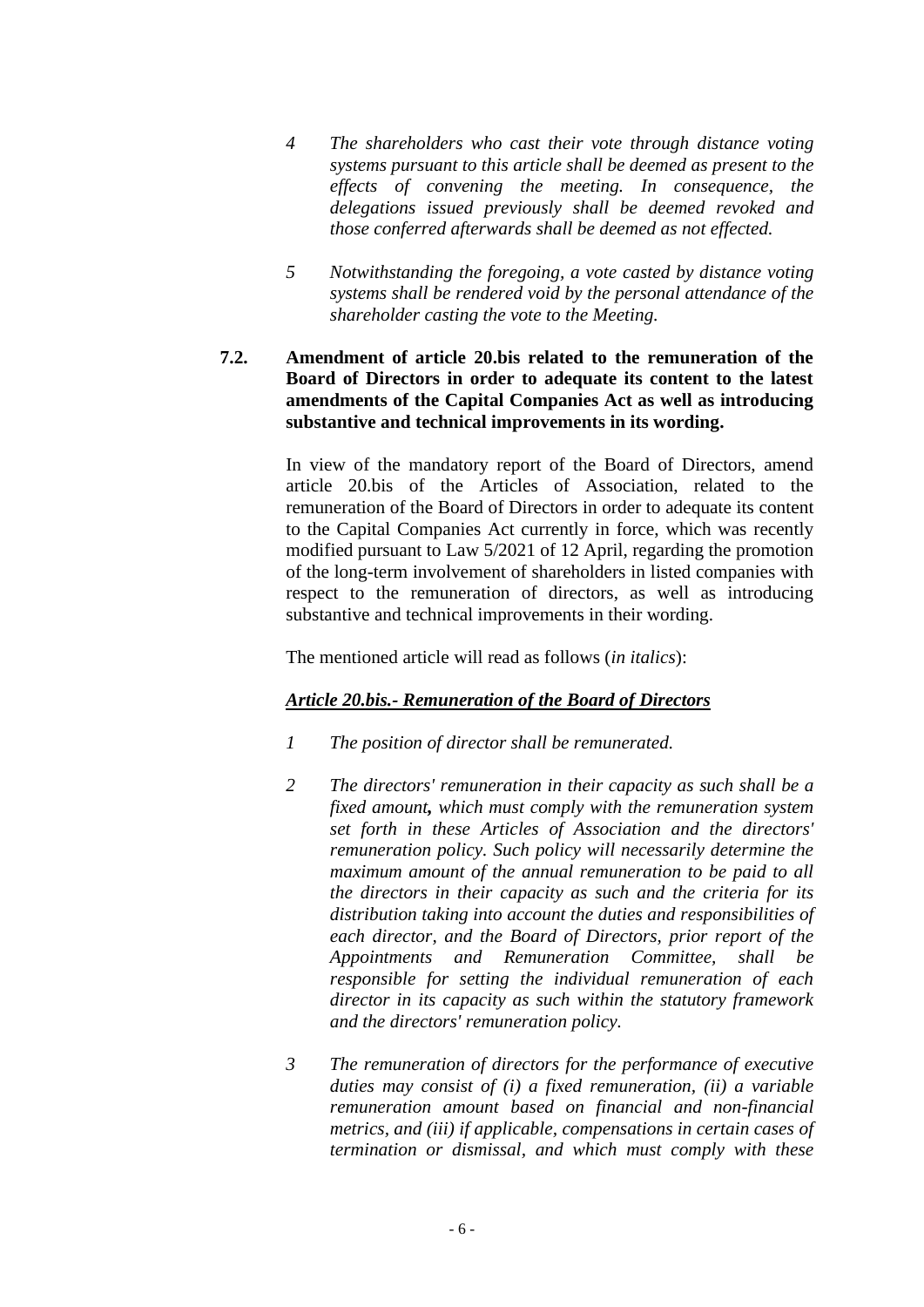*Articles of Association and, in any case, with the directors' remuneration policy, as well as with the agreements approved in accordance with the provisions of the Capital Companies Act. The directors' remuneration policy will necessarily determine the amount of the fixed annual remuneration to be paid to the directors for the performance of executive duties. The Board of Directors, prior report from the Appointments and Remuneration Committee, shall be responsible for setting the individual remuneration of each director for the performance of the executive duties attributed to him/her within the framework of the Articles of Association of the Company, the directors' remuneration policy and in accordance with the provisions of his/her agreement.*

- *4 Notwithstanding the foregoing, the directors will have the right to be refunded on the expenses incurred upon while holding their office.*
- *5 The directors' remuneration policy must be approved by the General Shareholders' Meeting as a separate item on the agenda, to be applied for a maximum period of three fiscal years. However, proposals for new directors' remuneration policies must be submitted to the General Shareholders' Meeting prior to the end of the last fiscal year of application of the previous policy, and the General Shareholders' Meeting may determine that the new policy shall apply from the date of approval and for the following three fiscal years.*
- *6 The Board of Directors, following a report from the Appointments and Remuneration Committee, may apply temporary exceptions to the directors' remuneration policy, provided that such exceptions are necessary to serve the longterm interests and sustainability of the Company as a whole or to ensure its viability. In this case, the policy shall set out the procedure to be used and the conditions and components under which such exceptions may be used.*
- **7.3. Amendment of article 24.ter related to the Audit Committee to adequate its content to the latest amendments of the Capital Companies Act as well as introducing substantive and technical improvements in its wording.**

In view of the mandatory report of the Board of Directors, amend article 24.ter of the Articles of Association, related to the Audit Committee in order to adequate its content to the Capital Companies Act currently in force, which was recently modified pursuant to Law 5/2021 of 12 April, regarding the promotion of the long-term involvement of shareholders in listed companies with respect to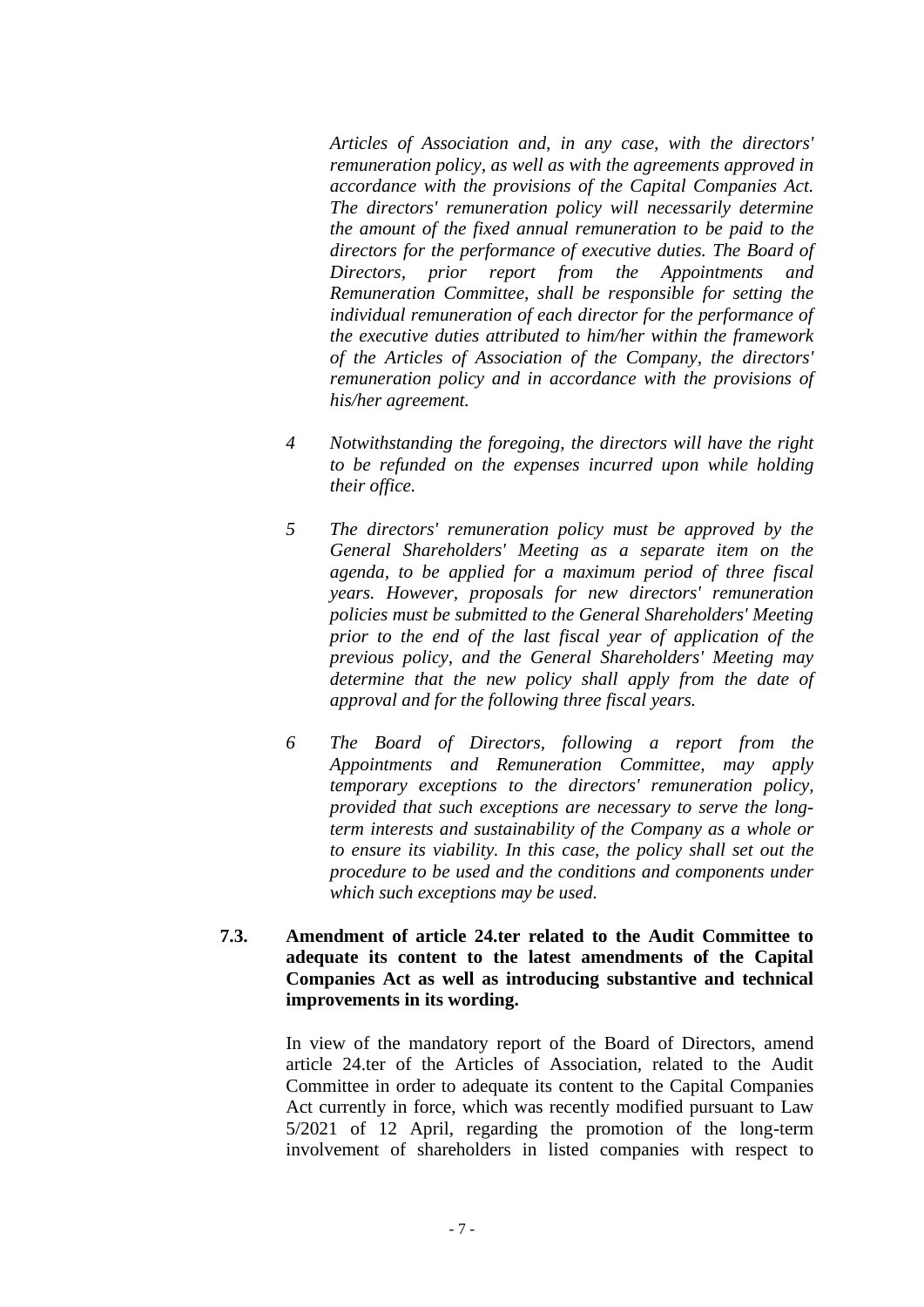related-party transactions, as well as introducing substantive and technical improvements in its wording.

The mentioned article will read as follows (*in italics*):

# *Article 24.ter.- Audit Committee.-*

- *1. The Audit Committee shall be composed of a minimum of three (3) directors and a maximum of five (5), to be appointed by the Board of Directors taking into account their knowledge, competence and experience in accounting, audit and risk management and Committee duties. As a group, the members of the Committee shall have the pertinent technical knowledge in relation to the sector of activity of the Company. The Audit Committee shall be exclusively composed by non-executive directors of which at least the majority must be independent directors.*
- *2. The Chairperson of the Committee, whose position shall be held by an independent director, will be appointed by the Board of Directors. The Chairperson shall be replaced every four (4) years, being eligible for re-election only after one (1) year has elapsed since his dismissal. The Board of Directors will appoint the Secretary of the Audit Committee, who may be (a) one of the members of the Audit Committee (being, in such case, Secretary member of the Audit Committee), (b) any other member of the Board of Directors of the Company who is not a member of the Audit Committee (being, in such case, Secretary non member of the Audit Committee), or (c) the Secretary or a Vice secretary of the Board of Directors of the Company (being, in such case, Secretary non member of the Audit Committee). The Secretary shall record in the minutes the resolutions passed at each Meeting of the Committee and report to the full Board of Directors through its Chairperson. The Audit Committee shall be deemed validly held when it is attended by half plus one of its members, either present or represented by proxy. Resolutions shall be passed by absolute majority of the members of the Board present at the meeting. In the event of a tie, the Chairperson shall have the casting vote.*
- *3. Notwithstanding the provisions of the Law, of these Articles of Association or other commitments assigned to it by the Board of Directors, the Audit Committee shall have the following basic responsibilities:*
	- *(a) To inform the General Shareholders' Meeting of any issues raised on matters for which the Committee is responsible and particularly with respect to the results of*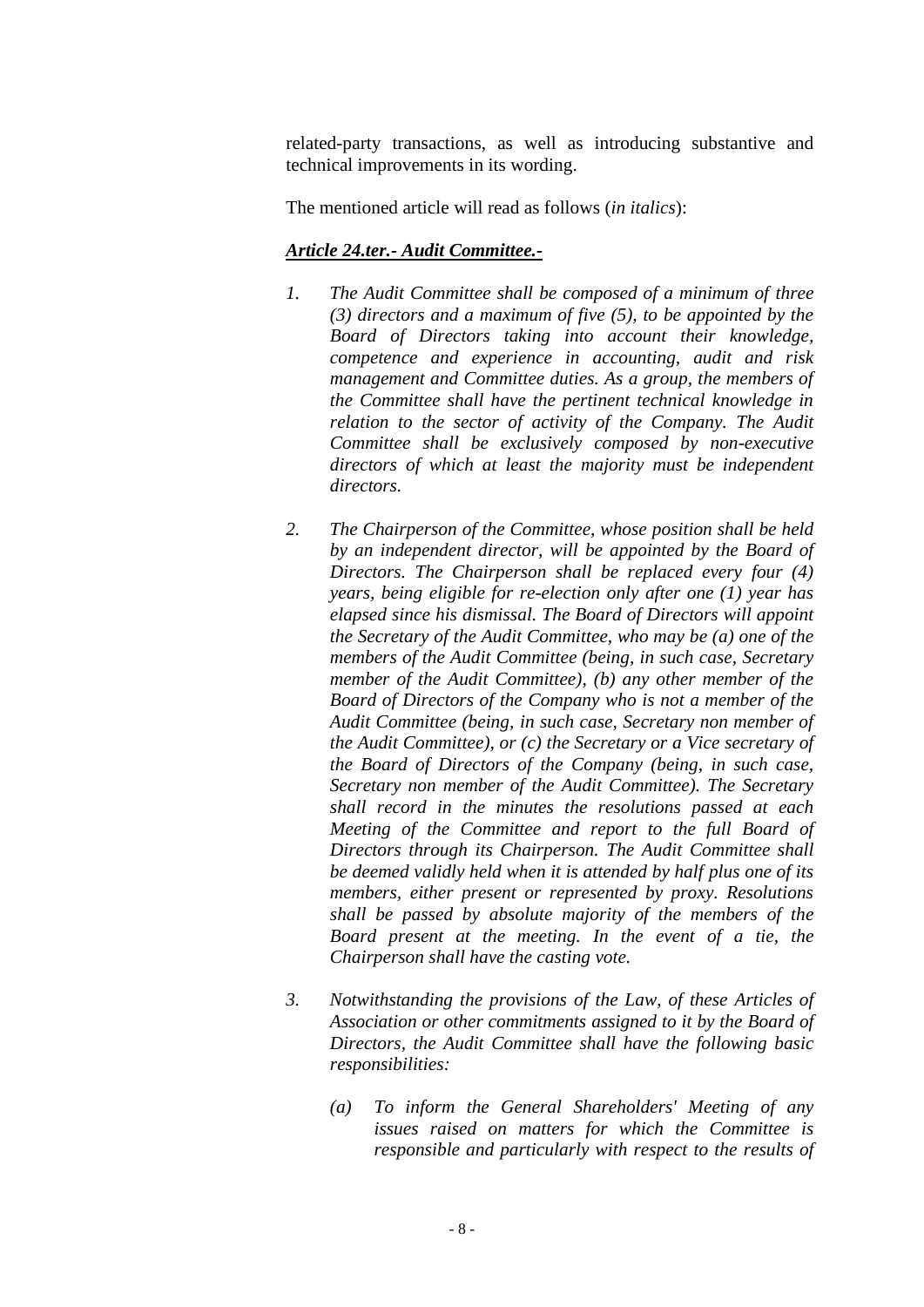*the audit of the annual accounts, explaining how it has contributed to the integrity of the financial information, and the role that the Committee has played in such process;* 

- *(b) To supervise the efficiency of the Company's internal control, internal audit and risk management systems, as well as discussing, with the auditor, any major flaws in the control system identified during the audit process without jeopardizing its independence. To such effects, the Committee may, if applicable, submit recommendations or proposals to the Board of Directors and the corresponding period of time for their monitoring;*
- *(c) To monitor the preparation and presentation process of the perceptive financial information and present recommendations or proposals to the Board of Directors directed to safeguarding its integrity;*
- *(d) To submit to the Board of Directors any proposals regarding the selection, appointment, reelection and substitution of the auditor, being responsible for the selection process in conformity with the applicable regulations, including the terms of his contract and requests for information on the audit strategy and execution, in addition to performing his duties independently;*
- *(e) To establish the appropriate relationships with the external auditor to receive information about any issues that may entail a threat to his independence, and which the Audit Committee will examine, and any other issues regarding the development of the audit of accounts process, and, when applicable, the authorization of the services different from those prohibited in the terms established in the applicable regulations as regards independence as well as any notifications required in the audit of accounts legislation and in the audit regulations. In any case, annually receive from the external auditors a statement of their independence in relation to the entity, or any entities directly or indirectly related to it, as well as any detailed and individualized information on any kind of ancillary services provided and the corresponding fees paid by these entities to the external auditor or the persons or entities related to it in accordance with the regulations applicable to the audit of accounts activity;*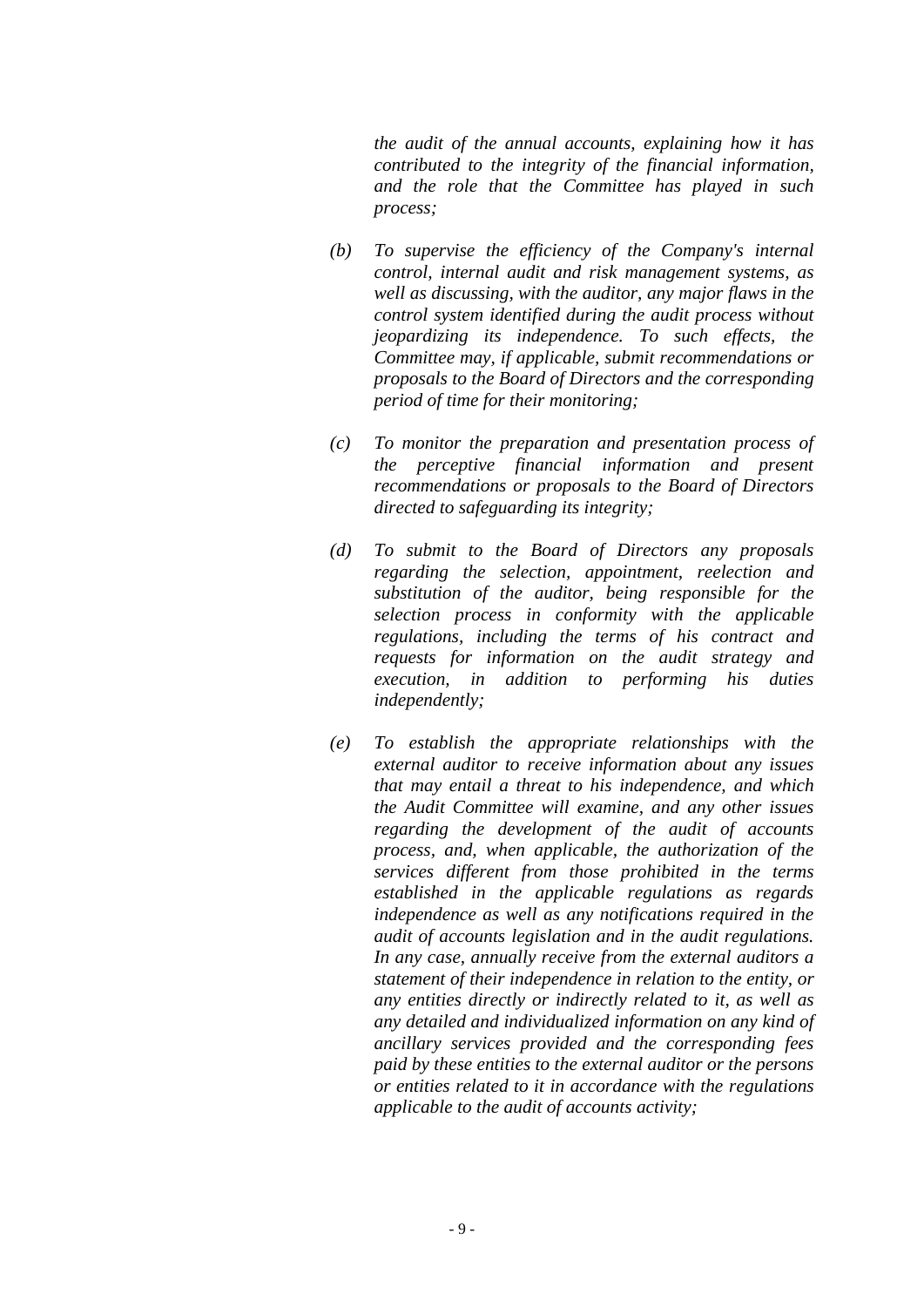- *(f) Prior to issuing the audit of accounts report, annually issue a written opinion on whether the independence of the auditors or audit firms has been compromised. This opinion must include, at the very least, a reasoned assessment of each and every one of the provided ancillary services mentioned above, which shall be individually and jointly assessed, different from the legal audit, and on the subject of the independence status or regulations applicable to the audit of accounts activity;*
- *(g) To report the related-party transactions to be approved by the General Shareholders' Meeting or the Board of Directors and to supervise the internal procedure established by the Company for those whose approval has been delegated; and*
- *(h) To inform the Board of Directors in advance about any issues set out in the Law, the Articles of Association and the Board's Regulations, and specifically about:*
	- *1. any financial information and the management report, which shall include, when applicable, the mandatory non-financial information that the company must make public from time to time; and*
	- *2. the creation or acquisition of shares in special purpose entities or in entities resident in countries or territories that are considered tax havens.*
- *4. The Audit Committee shall meet as regularly as required to ensure the correct development of its duties.*
- *5. Any member of the executive board or the staff of Company whose presence is required by the Chairperson is obliged to attend the meetings of the Committee and to provide the assistance and information requested. The Chairperson may also request the attendance of the auditors to the meetings;*
- *6. The Audit Committee may seek the advice of external consultants in order to ensure a better performance of its functions.*

### **7.4. Amendment of article 25 related to the annual accounts to adequate its content to the Capital Companies Act.**

In view of the mandatory report of the Board of Directors, amend article 25 the Articles of Association, related to the annual accounts to adequate its content to the Capital Companies Act with respect to the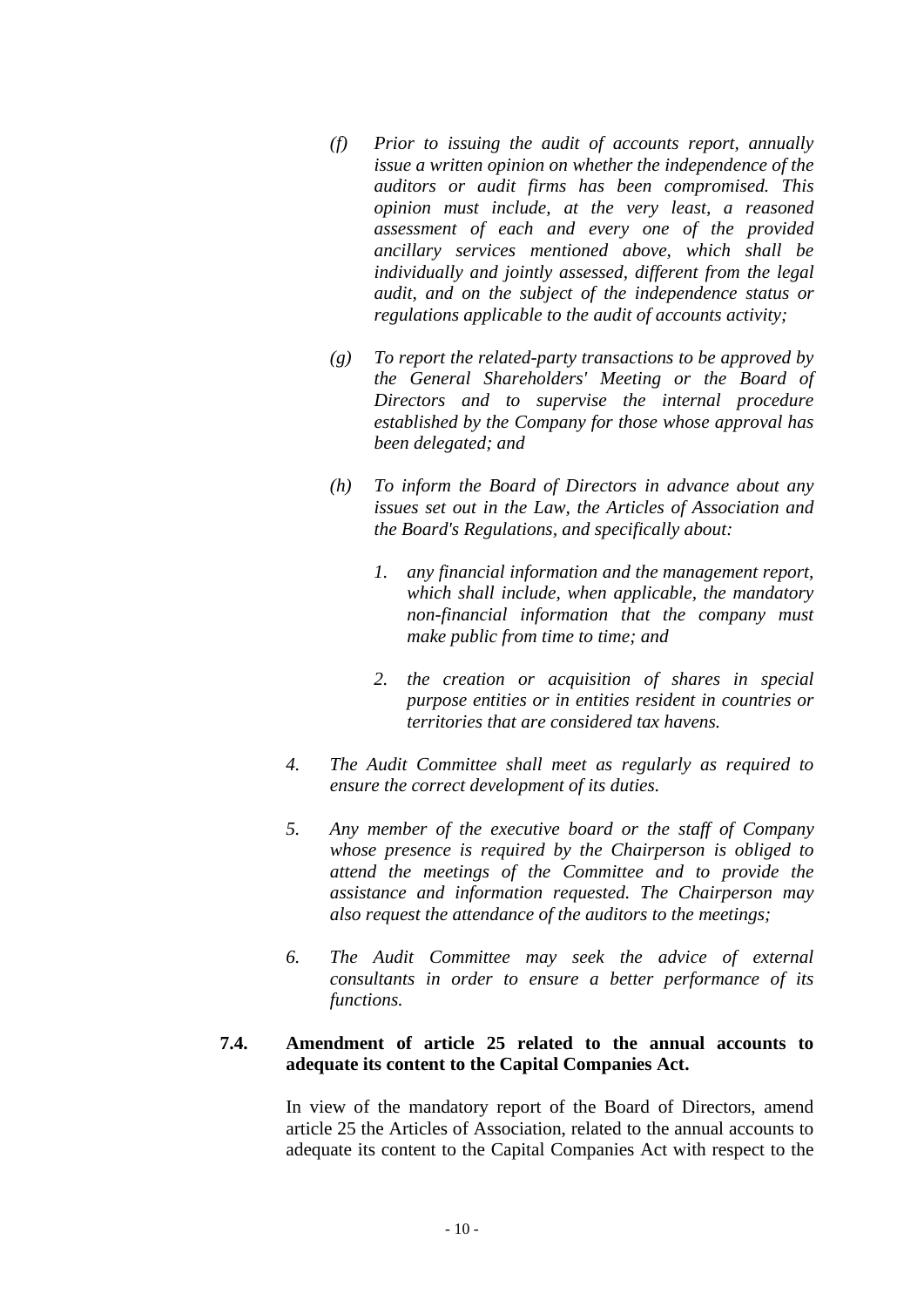inclusion of the non-financial information statement in the management report of the company's annual accounts.

The mentioned article will read as follows (*in italics*):

# *Article 25.- Annual Accounts.-*

- *1. Within the maximum term of three (3) months following the end of the fiscal year, the Board of Directors must prepare, in compliance with the requirements set by law, the annual accounts, as well as the management report, which shall include, when applicable, the non-financial information statement, and the proposed allocation of the result corresponding to such fiscal year.*
- *2. The annual accounts and the management report, which shall include, when applicable, the non-financial information statement, shall be reviewed by the Company's auditors and shall be submitted to the shareholders' consideration and approval, if applicable, at least one month prior to the date of the General Shareholders' Meeting.*

# **Eighth. Amendment of the Regulations of the General Shareholders' Meeting:**

**8.1. Amendment of article 9 related to the information right available for shareholders prior to the holding of the General Meeting in order to adequate its content to the latest amendments of the Capital Companies Act as well as introducing substantive and technical improvements in its wording.**

> In view of the mandatory report of the Board of Directors, amend article 9 of the Regulations of the General Shareholders' Meeting regarding the information right available for shareholders prior to the holding of the General Meeting in order to adequate its content to the Capital Companies Act currently in force, which was recently modified pursuant to Law 5/2021 of 12 April, regarding the promotion of the long-term involvement of shareholders in listed companies in order to eliminate the possibility of legal entities forming part of the board of directors, as well as introducing substantive and technical improvements in their wording.

The mentioned article will read as follows (*in italics*):

# *Article 9. Information right available for shareholders prior to the holding of the General Meeting*

*1. Information on the Company's corporate web page*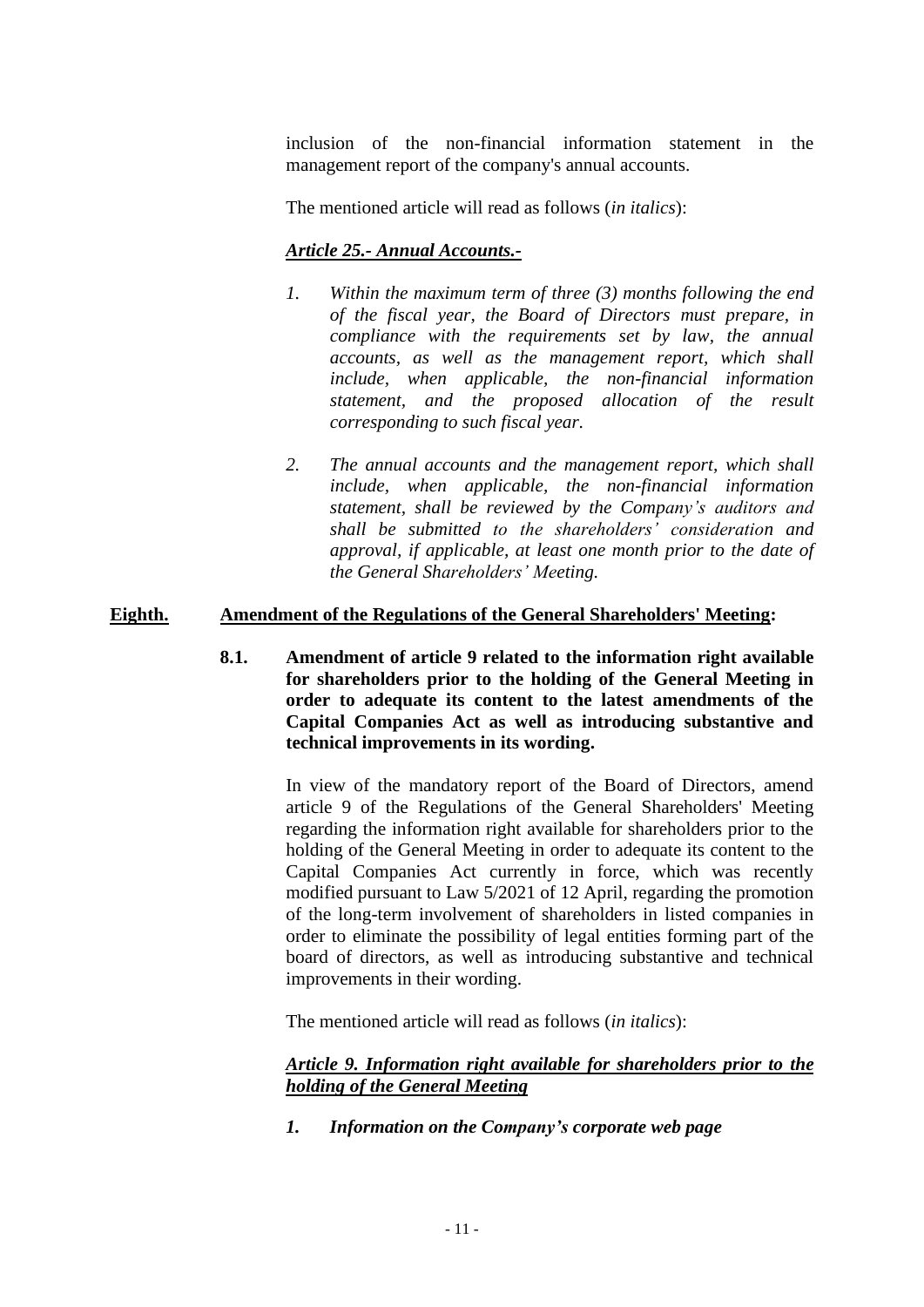*As of the date of publication of the notice of calling of the General Meeting, shareholders shall have the right to obtain information on the Company's web page concerning:*

- *(a) the full text of the calling of the meeting;*
- *(b) the total number of shares and voting right as at the date of the calling;*
- *(c) the documents that must be presented at the Meeting and, in particular, the reports of the directors, auditors and independent experts;*
- *(d) the complete text of the proposed resolutions formulated by the Board of Directors concerning each and every item in the agenda for the Meeting or, in relation to those items for information purposes only, a report from the competent bodies, commenting each one of said items. The proposed resolutions submitted by the shareholders will also be included as they are received;*
- *(e) in the event of the appointment, ratification or reelection of the members of the Board of Directors, the identity, curriculum and category to which each of them belong, as well as the proposal and reports specified in the Companies Act.*
- *(f) any other documents that must be made available by Law to the shareholders regarding the items in the agenda;*
- *(g) the forms that will have to be used for distance voting and granting of representation, which in accordance with the provisions contained in the Articles of Association and these Regulations, must be made available to shareholders, except for when the forms are sent directly by the Company to each shareholder. In the event they cannot be published on the web page due to technical reasons, the Company must indicate on such web page how to obtain the paper forms, which it will have to send to all shareholders who request them;*
- *(h) any other information that the Board of Directors deems appropriate for the full effectiveness of the shareholders' information rights.*

*The notice published on the Company's corporate web page will be available uninterruptedly until the General Shareholders' meeting is held.*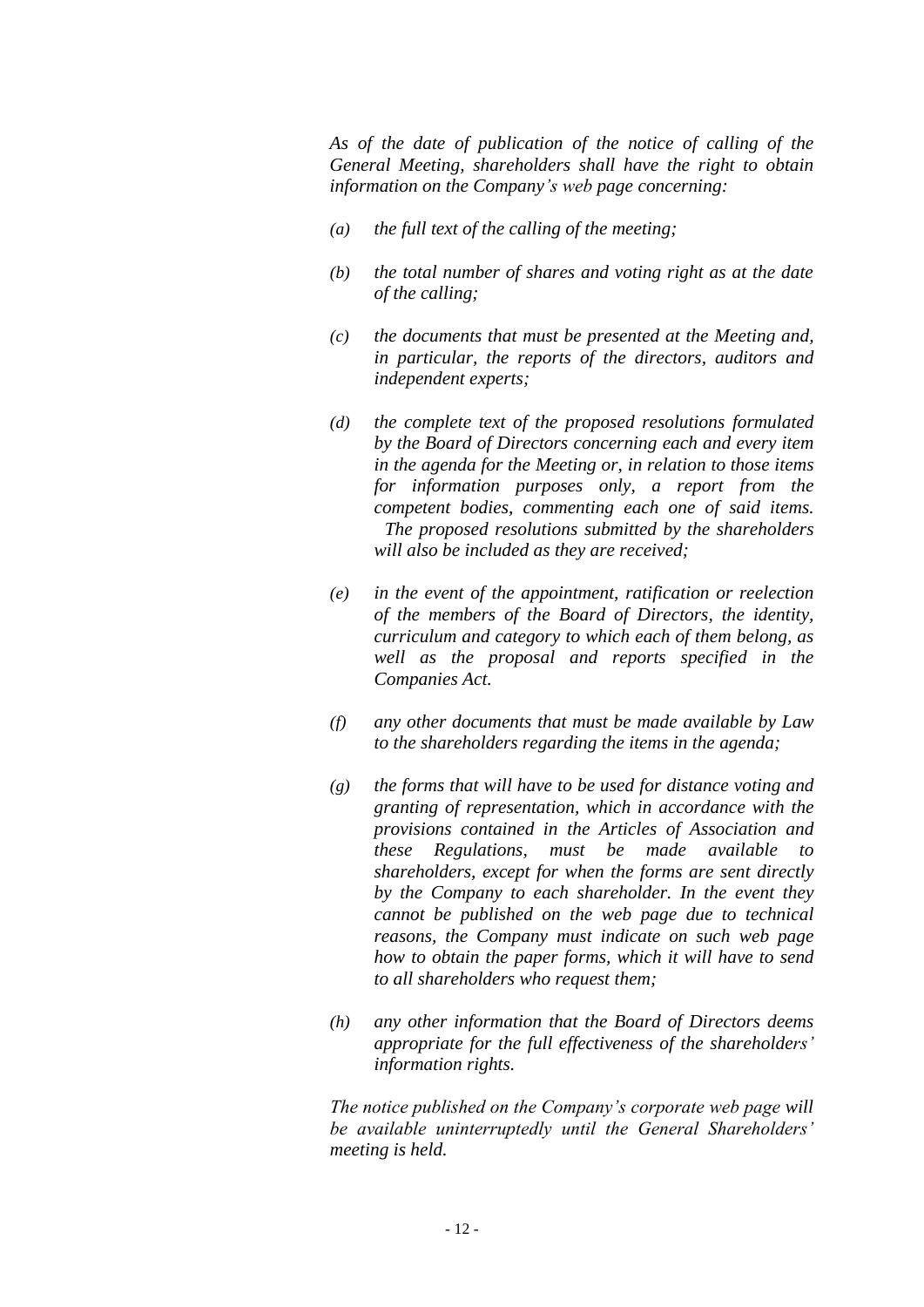#### *2. Request for prior information*

- *(a) Up to the fifth day prior to the date foreseen for the General Meeting, the shareholders shall have the right to request from the Board of Directors any information or clarification they may require about the items included in the agenda, or to formulate in writing any questions they may deem pertinent. Likewise, in the event that Company shares were quoted on an official secondary market, the shareholders shall have the right to request, within the same period, any information or clarification or to formulate in writing any questions concerning the information accessible to the general public that has been provided by the Company to the National Securities Market Commission (Comisión Nacional del Mercado de Valores) since the last General Meeting was held.*
- *(b) The Board of Directors shall be obliged to provide the required information in writing up to the day the General Meeting is held, unless that information is unnecessary to protect the rights of the shareholder, or there are objective reasons to believe that it could be used for non-corporate reasons or that its publicity could damage the company or any related companies. Notwithstanding the above, in no case shall the request for information be denied when such request is backed up by shareholders representing at least twenty five per cent (25%) of the share capital.*
- *(c) The Company's corporate web page shall include any valid written requests for information, clarifications or questions, as well as the responses provided in writing by the Board of Directors.*
- *(d) The requests for information referred to in the preceding section (a) shall be made by means of a delivery of the request at the registered office, or by post delivery or any other means of distance electronic communication.*

*The only distance electronic communication means to be admitted will be those in which the electronic document based on which the request for information is carried out incorporates a qualified electronic signature, pursuant to the applicable regulations or that, without observing the requirements for the qualified electronic signature, such were deemed to be valid by the Board of Directors due to the fulfilment of the adequate guarantees as to the*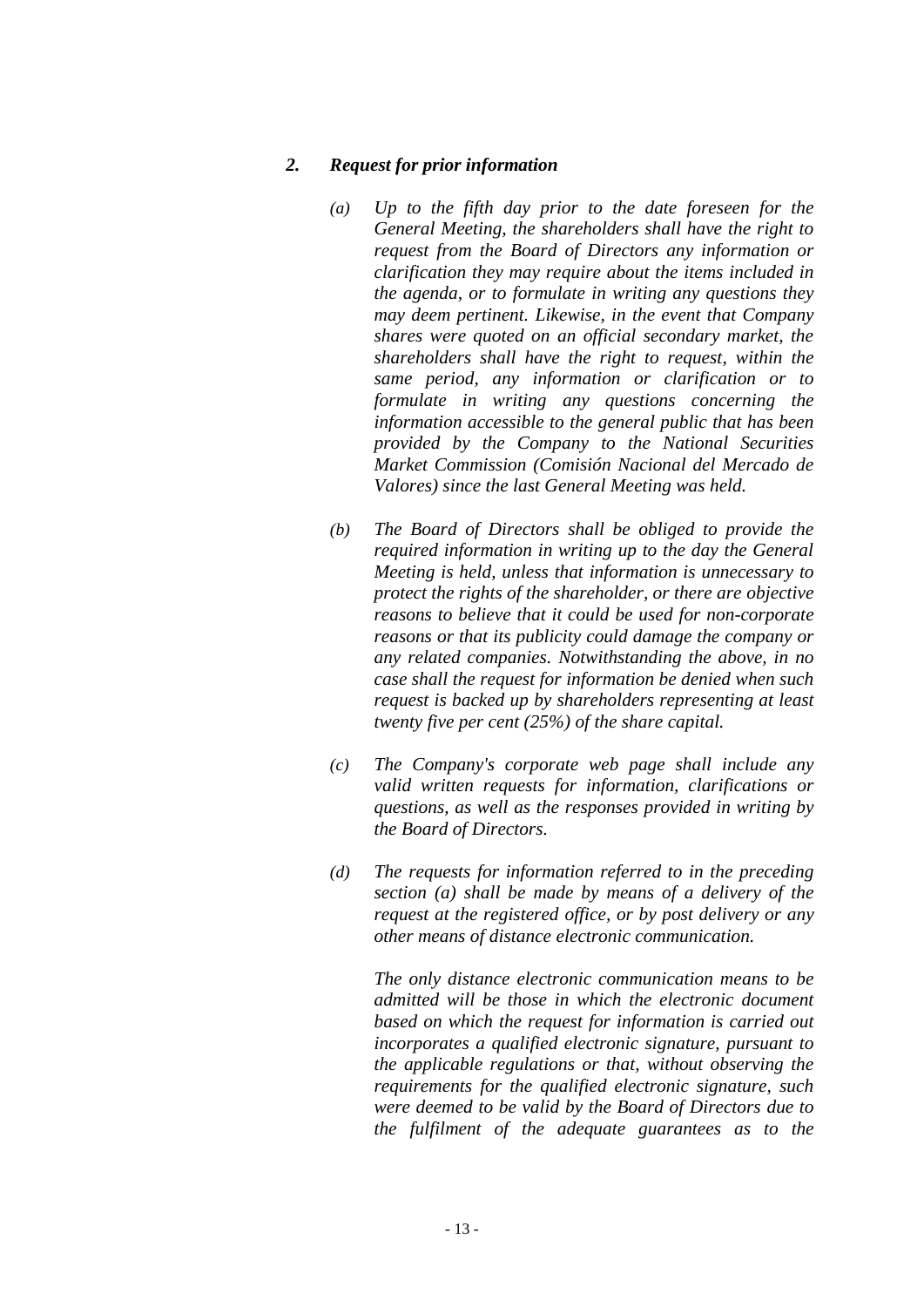*authenticity and identification of the shareholder who is exercising his voting right.*

**8.2. Amendment of articles 11.bis, 20 and 22 related to the attendance by telematic means, distance voting and the minutes of the General Shareholders' Meeting to adequate their content to the latest amendments of the Capital Companies Act as well as introducing substantive and technical improvements in their wording.**

> In view of the mandatory report of the Board of Directors, amend articles 11.bis, 20 and 22 of the Regulations of the General Shareholders' Meeting regarding the attendance by telematic means, distance voting and the minutes of the General Shareholders' Meeting in order to adequate their content to the Capital Companies Act currently in force, which was recently modified pursuant to Law 5/2021 of 12 April, regarding the promotion of the long-term involvement of shareholders in listed companies to include the relevant provisions with respect to holding general shareholders' meeting exclusively by telematic means, as well as introducing substantive and technical improvements in their wording.

The mentioned articles will read as follows (*in italics*):

# *Article 11.bis.- Attendance by telematic means and exclusively telematic General Shareholders' Meeting*

- *1. The General Shareholders' Meeting may be held in the following ways: in person only, in person with the possibility of attending by telematic means or exclusively by telematic means.*
- *2. When the Board of Directors approves the holding of a physical meeting with the possibility of attending by telematic means the General Shareholders' Meeting by remote, simultaneous and bidirectional connection with the premises where the General Meeting takes place, and includes this possibility in the notice of the calling of the General Shareholders' Meeting, the shareholders and the proxy-holders with the right to attend the General Shareholders' Meeting may do so in a way that they can be correctly identified, may exercise their rights properly during the General Shareholders' Meeting and, in general, in a way that allows for the adequate and normal development of the session.*
- *3. The Board of Directors will determine, when calling each General Shareholders' Meeting and in view of the appropriate state of the art security, the legal basis that will guarantee and make possible the attendance to the meeting by telematic means,*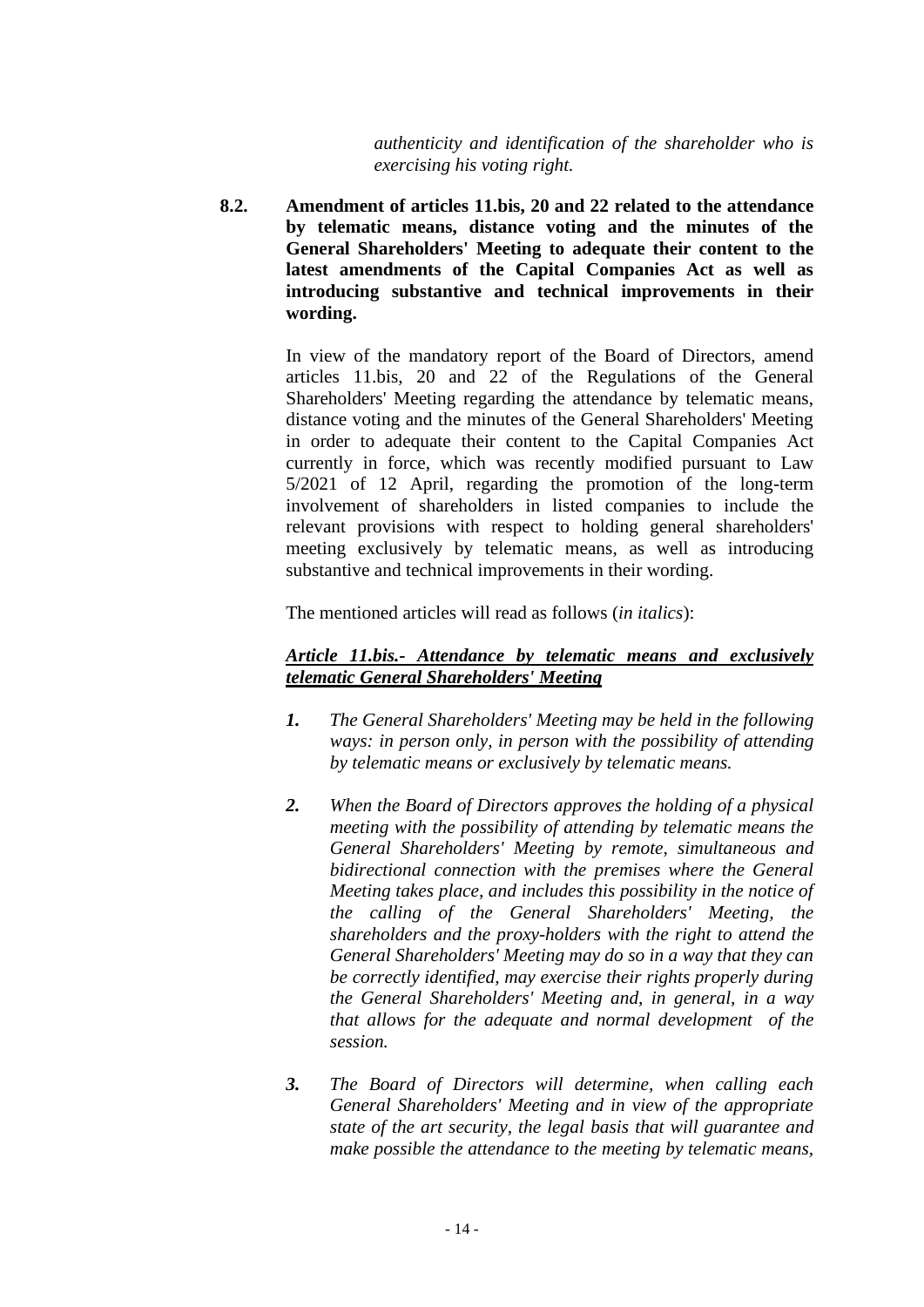*and will evaluate the possibility of organizing the remote attendance to the meeting by telematic means.*

- *4. If the Board of Directors approves the possibility of attending the General Shareholders' Meeting by telematic means, it will specify in the notice of the calling of the meeting, the deadlines, procedures and means in which the shareholders may exercise their rights as set out by the Board of Directors to allow the satisfactory development of the General Meeting, including any instructions that must be followed.*
- *5. The Board of Directors may request from the shareholders or their proxy-holders, additional means of identification if it considers that it is necessary to verify their condition as shareholders or proxy-holders, and to guarantee the authenticity of the attendance by telematic means, as well as to establish and update the means and procedures set forth in this article.*
- *6. The Company will not be liable for any damages to shareholders or proxy-holders caused by the interruption of the remote communication, for technical or security reasons under any circumstances, beyond the Company's control, without prejudice to adopting the measures required in each situation. Said circumstances may not be invoked as an unlawful deprivation of the rights of the shareholders, or as a cause to challenge the resolutions passed at the General Shareholders' Meeting.*
- *7. Likewise, the Board of Directors may approve to call exclusively telematic General Shareholders' Meetings to be held without the physical attendance of the shareholders, their proxy-holders and, when appropriate, the members of the Board of Directors, establishing in the call notice the procedure, means and conditions for the exercise of the shareholders' rights by this means, adapted, when appropriate, to the special circumstances deriving from its nature. The exclusively telematic General Shareholders' Meeting shall be deemed to be held at the registered offices of the Company.*

# *Article 20. Distance voting*

*1. According to the provisions of the Articles of Association, shareholders with the right to attend may cast a distance vote regarding the proposals included in the agenda, through the following systems of communication:*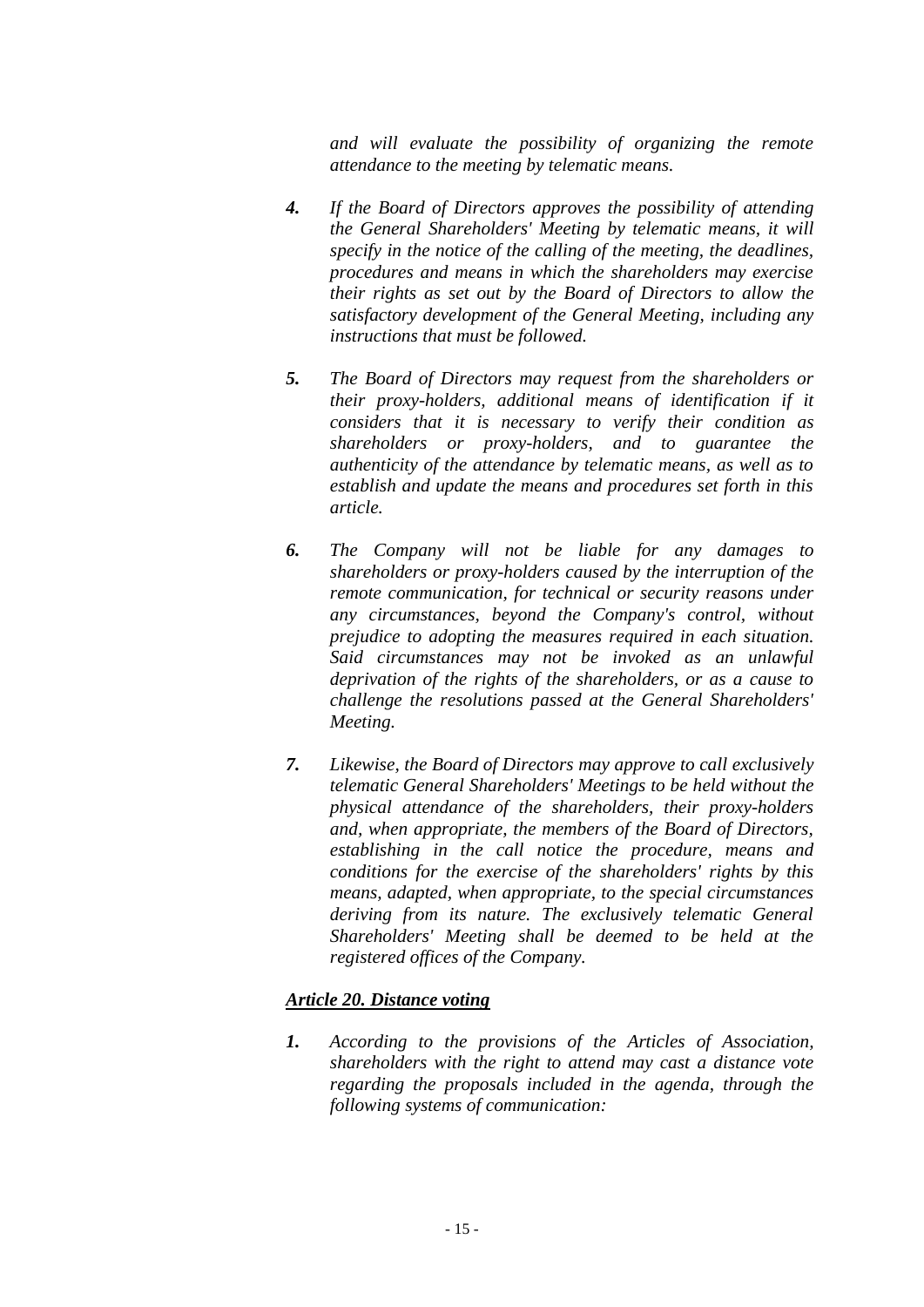- *(a) by postal correspondence, through the sending of the attendance, proxy representation and distance vote card, duly signed with clear indications of the sense of their vote; or*
- *(b) by electronic correspondence or any other distance communication systems, following the instructions contained on the corporate web page of the Company, as long as the safety of the electronic communications is duly guaranteed and the electronic document through which the voting right is exercised incorporates a qualified electronic signature, pursuant to the applicable regulations, or that, without fulfilling the requirements for the qualified electronic signature, such electronic signature is deemed to be valid by the Board of Directors for having the adequate guarantees as to the authenticity and identification of the shareholder who is exercising his voting right.*
- *2. In the event that the General Shareholders' Meeting is held exclusively by telematic means, the shareholders may also delegate or vote in advance on the proposals on items included in the agenda by any of the means provided in the preceding paragraph.*
- *3. The notice of the calling of the General Meeting will contain the procedure, the requirements and the deadlines for distance voting.*
- *4. Votes received through distance voting systems will not be valid if not received by the Company before midnight (24:00) on the day prior to the date that the General Shareholders' Meeting is scheduled at its first call or second call, whichever is applicable.*
- *5. The shareholders who cast a distance vote pursuant to the provisions of this article shall be deemed as present to the effects of convening the Meeting. In consequence, the previously issued delegations shall be deemed revoked and those conferred afterwards shall be deemed as not effected.*
- *6. Notwithstanding the foregoing, a vote casted by distance voting system referred to in this article shall be rendered void by the attendance of the shareholder casting the vote to the Meeting.*

# *Article 22. Minutes of the General Meeting*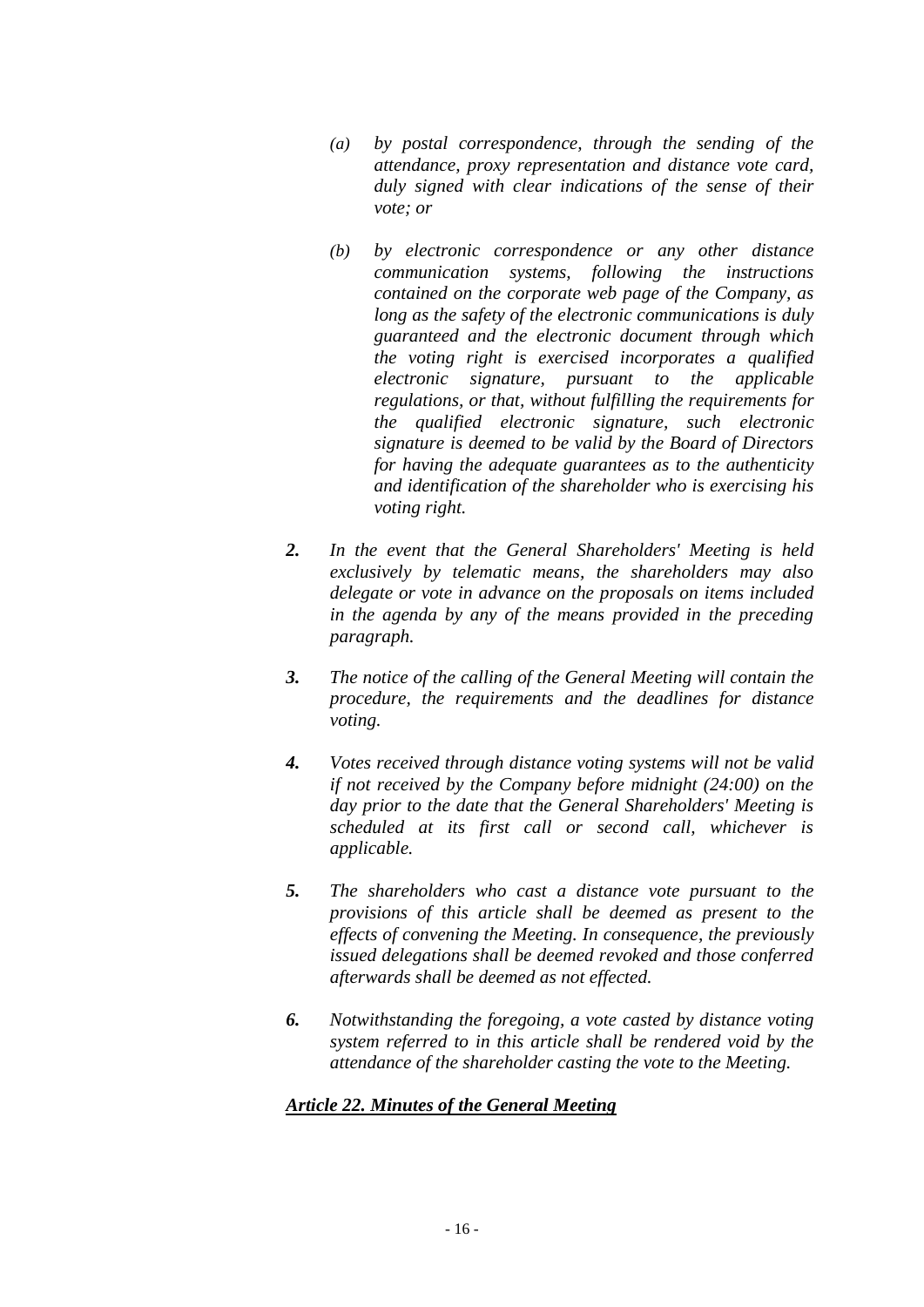- *1. The Secretary of the Meeting shall draft the Minutes of the General Meeting, which once signed by the Secretary with the approval of the Chairperson, will be incorporated in the Minutes Book. The minutes may be passed by the actual Meeting after it is held or, failing that, within fifteen (15) days, by the Chairperson of the Meeting and two (2) scrutineers, one on behalf of the majority and the other for the minority.*
- *2. Notwithstanding the preceding paragraph, the Board of Directors may require the presence of a Notary Public to draft the Minutes of the Meeting, being obliged to do so as long as, the shareholders who represent at least one per cent (1%) of the share capital request so five (5) days in advance to the date set for the holding of the Meeting. The Notarial Certificate shall be considered the Minutes of the Meeting.*
- *3. In accordance with the provisions of the Capital Companies Act, in the event that the General Shareholders' Meeting is held exclusively by telematic means, the Minutes of the Meeting must be drafted by a Notary Public.*

### **Ninth. Information on the amendments of the Internal Regulations of the Company's Board of Directors, pursuant to article 528 of the Capital Companies Act.**

Pursuant to article 528 of the Capital Companies Act (*Ley de Sociedades de Capital*), to inform the shareholders of the amendments of the Regulations of the Company's Board of Directors, in order to adapt its content to the current Capital Companies Act currently in force, which was recently modified pursuant to Law 5/2021 of 12 April, regarding the promotion of the long-term involvement of shareholders in listed companies. The shareholders have access to said regulations at the Company's web page*.*

#### **Tenth. Consultative vote on the Annual Remuneration Report.**

Pursuant to the provisions of article 541.4 of the Capital Companies Act (*Ley de Sociedades de Capital*), to submit the Annual Remuneration Report to a consultative vote of the General Shareholders' Meeting.

#### **Eleventh. Approval of the directors' remuneration policy of the Company.**

In accordance with article 529 novodecies of the Capital Companies Act (*Ley de Sociedades de Capital*) and prior to the report by the Appointments and Remuneration Committee, approve the director remuneration policy of the Company.

### **Twelfth. Authorization to the Board of Directors to call, if necessary, an Extraordinary General Shareholders' Meeting of the Company with at**